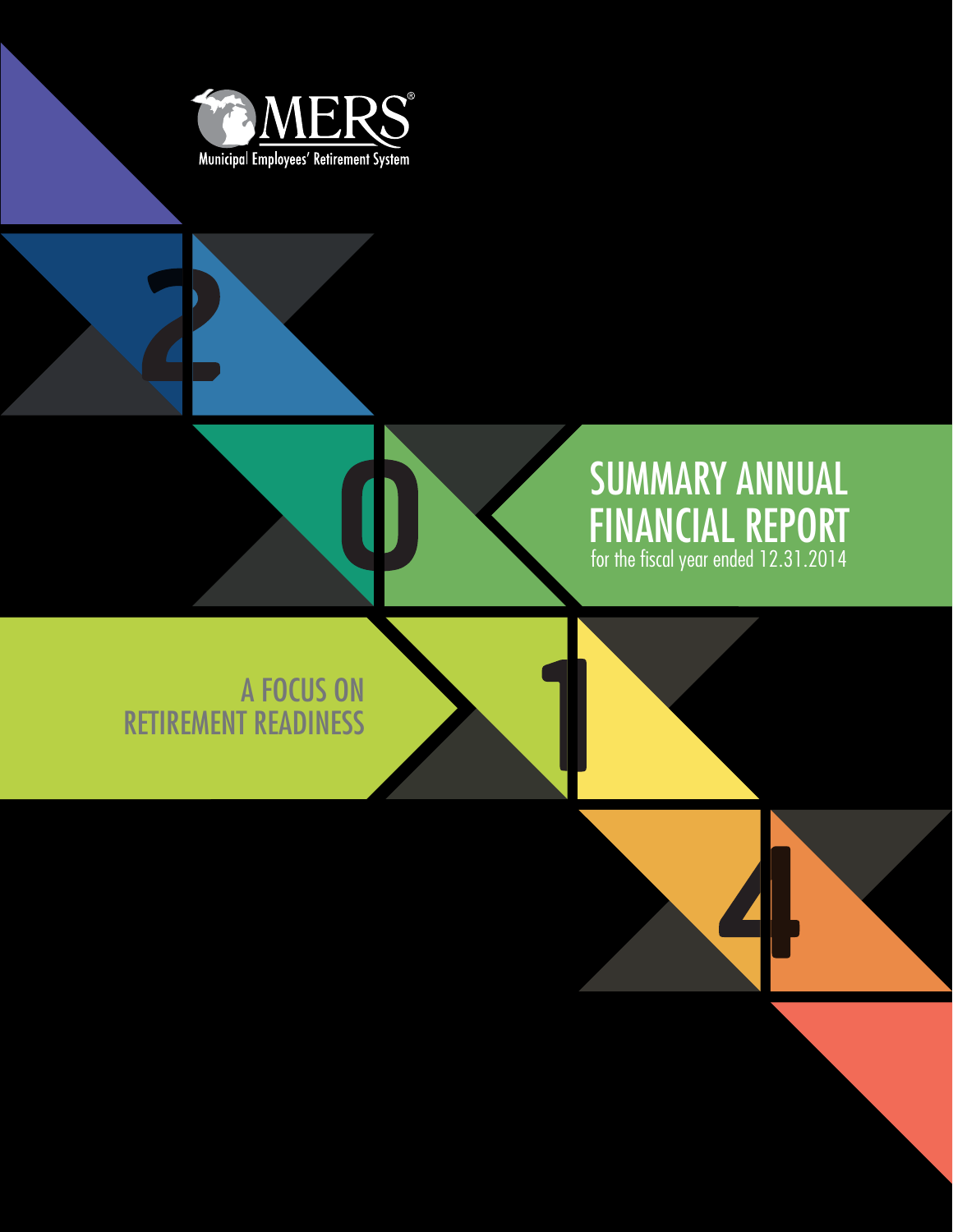# ABOUT THIS REPORT

This report provides a summary of the MERS Comprehensive Annual Financial Report (CAFR) for the fiscal year which ended December 31, 2014. The CAFR is prepared in accordance with Generally Accepted Accounting Principles (GAAP) and is subject to external audit. This Summary Annual Financial Report is also prepared in accordance with GAAP. The 2014 CAFR contains more detailed information and can be obtained by contacting MERS:

Website: *www.mersofmich.com*

By mail:

Municipal Employees' Retirement System of Michigan 1134 Municipal Way Lansing, MI 48917

By phone: 800.767.MERS (6377)

The financial statements were audited by Plante & Moran, PLLC.

## MERS LEADERSHIP

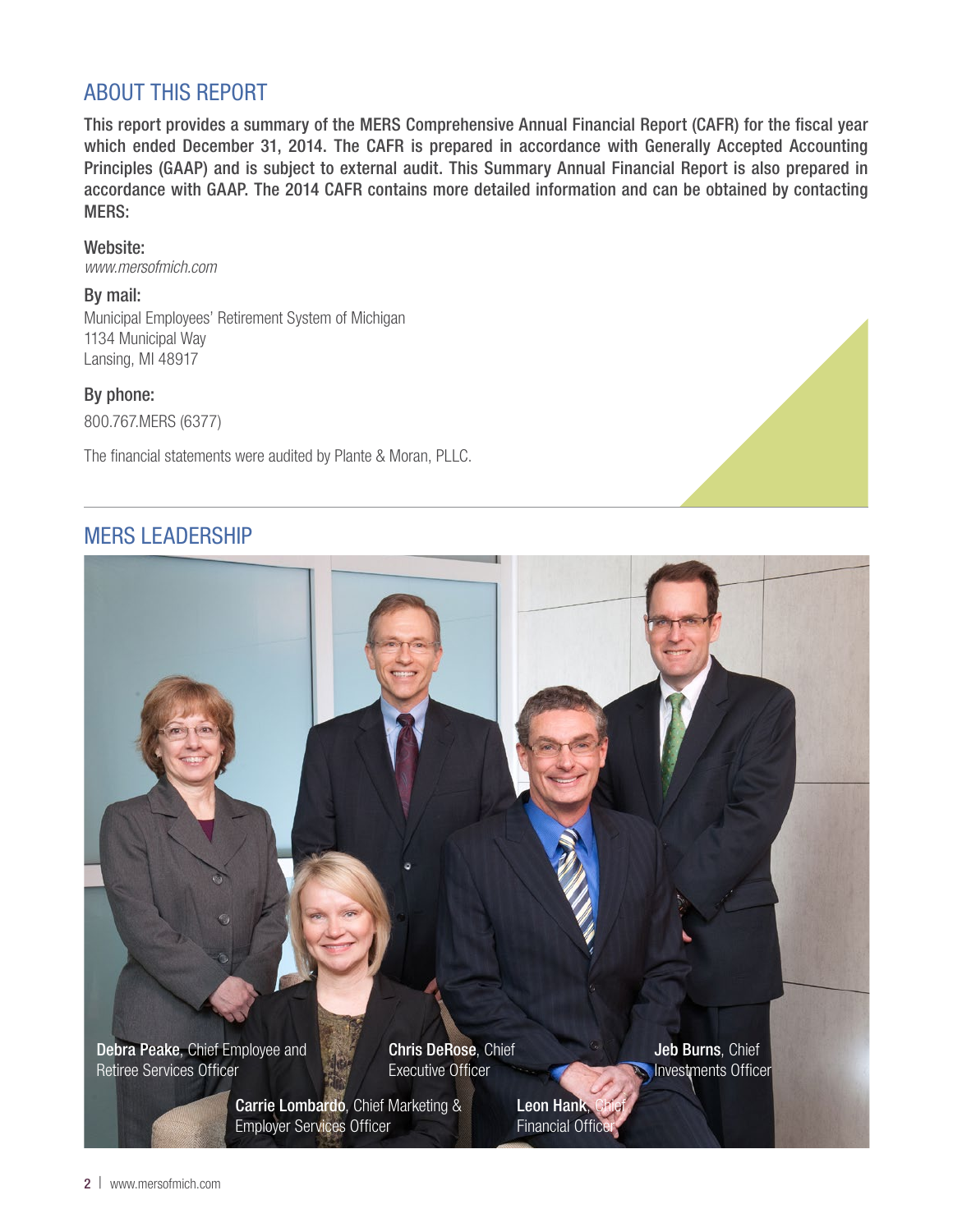# LETTER OF TRANSMITTAL, MAY 6, 2015

## DEAR MERS PARTICIPANTS:

We are pleased to submit the Summary Annual Financial Report for the Municipal Employees' Retirement System (MERS) of Michigan for the fiscal year ending December 31, 2014.

### MERS Profile

MERS is an independent nonprofit, professional retirement services company that serves members across the state of Michigan. We are one of the largest, most established, and successful shared services stories in Michigan, providing administration, investment expertise, fiduciary responsibility, and oversight for benefit plans. This allows local governments to focus on core services, leaving day-to-day administration to us.

#### Financial Summary

The world financial markets provided moderate, positive returns during the year ending December 31, 2014. The MERS Defined Benefit Portfolio earned a net return of 6.49% (after investment expenses). This placed MERS in the top half for investment return performance for the last ten-year period, according to the State Street Universe of Public Funds. This solid performance in the financial markets, plus a significant inflow of new money, increased the size of the MERS trust funds from \$8.8 billion to \$9.4 billion, an increase of 7% over last year.

One measure of a defined benefit retirement system's financial health is the percentage of its actuarial liabilities owed that is covered by its available actuarial assets. Using this ratio, most MERS' municipalities are well funded and many are very well funded. During the most recent MERS' actuarial valuation, as of December 31, 2013, 470 municipal governments in MERS were funded at 70% or higher (equaling 66% of all municipal governments in MERS).

Our participant directed accounts include the MERS Defined Contribution Plan (including the DC portion of the Hybrid Plan), 457 Supplemental Retirement Program, and Health Care Savings Program. These plans are designed to provide or supplement other pension-related benefits and help individuals achieve their retirement readiness goals. In 2014, the number of municipalities offering these products increased by 95 and total assets grew to nearly \$600 million. During the year, MERS lowered the recordkeeping costs for these programs by five basis points and also offered another five basis points reduction for those using MERS-managed funds.



The MERS Retiree Health Funding Vehicle and Investment Services Program experienced excellent growth in 2014. These institutional investment programs were created specifically for municipalities interested in gaining access to MERS' professional investment services, while maintaining administration of their plan. During the year, MERS expanded the investment menu choices for employers and was able to lower the costs for a majority of customers.

With all our programs we strive to keep our operating costs low so we maximize the invested funds for our members, while also providing high levels of customer service. Through the growth of our pool, stronger cost-control measures, tighter budgeting techniques, and reengineering our business processes, we reduced our administrative costs by \$2.5 million in 2014, which is an 11.3% reduction over 2013. Our administrative costs are now running at the level of spending we had in 2009. On top of these savings, our investments team also realized investment manager fee savings of about \$2.3 million from actively managing our external investment managers and bringing more investment work in-house. To our members, this continued growth and cost reductions allow us to put more of their retirement assets to work for them while providing more efficient customer service.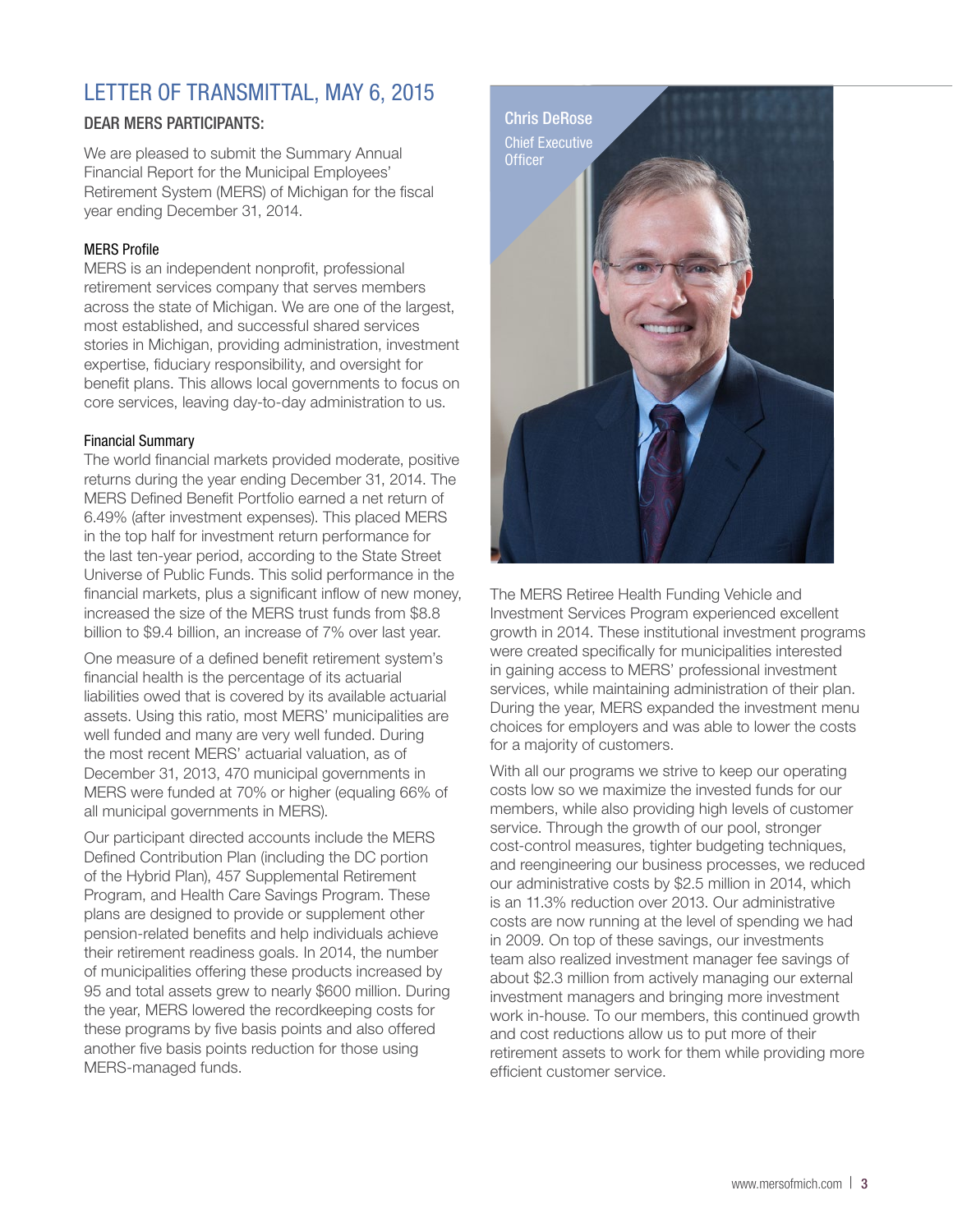#### Key 2014 Initiatives and Highlights

One key initiative in the Strategic Plan was to conduct process improvement reviews of all MERS' core and supporting processes. In 2014, we met a goal we set for ourselves to complete process reviews of 75% of our key processes. This work increases our capacity and helps ensure we are focusing on value-added activities. Our goal is to have retirement benefits that are easy for our employers to administer and meets their workforce needs. Making the defined benefit retirement process easier for employees was one example of process improvement that was implemented. Now retiring from MERS requires only one form, which is available online.

Work continues on our retirement readiness initiative, which when fully implemented in 2015-16, will provide participants with resources to understand the full scope of their MERS benefits and how they will work with other retirement programs such as Social Security in retirement. Through education, information, and general awareness, participants will learn more about retirement preparedness and get information on actions they can take to ensure they are on the path to meeting their post-employment financial goals.

Governmental Accounting Standards Board Statement No. 68 (GASB 68) is a new rule that changes the way government entities who offer defined benefit plans

report their pension liabilities. This change affects the annual reporting for those entities whose fiscal year begins after June 15, 2014. The team at MERS is working closely with our members to provide all of the information required to comply with new reporting rules. We have updated our information technology systems to calculate many of the financial numbers for our members. In addition, we are actively working with our members to provide them education and outreach support on this change. We formed a LinkedIn Group to help our members collaborate with other municipalities. We have collaborated with municipal finance experts, actuaries, and auditors to develop an easy to understand Implementation Guide that gives members step-by-step instructions, including journal entries, for complying with the rules. We also arranged with our outside audit firm to conduct a Service Operating Controls (SOC-1) review so that key data is ready for members to use with little to no additional audit work.

Respectfully submitted,

Chris DeRose Chief Executive Officer

Leon E. Hank, CPA Chief Financial Officer

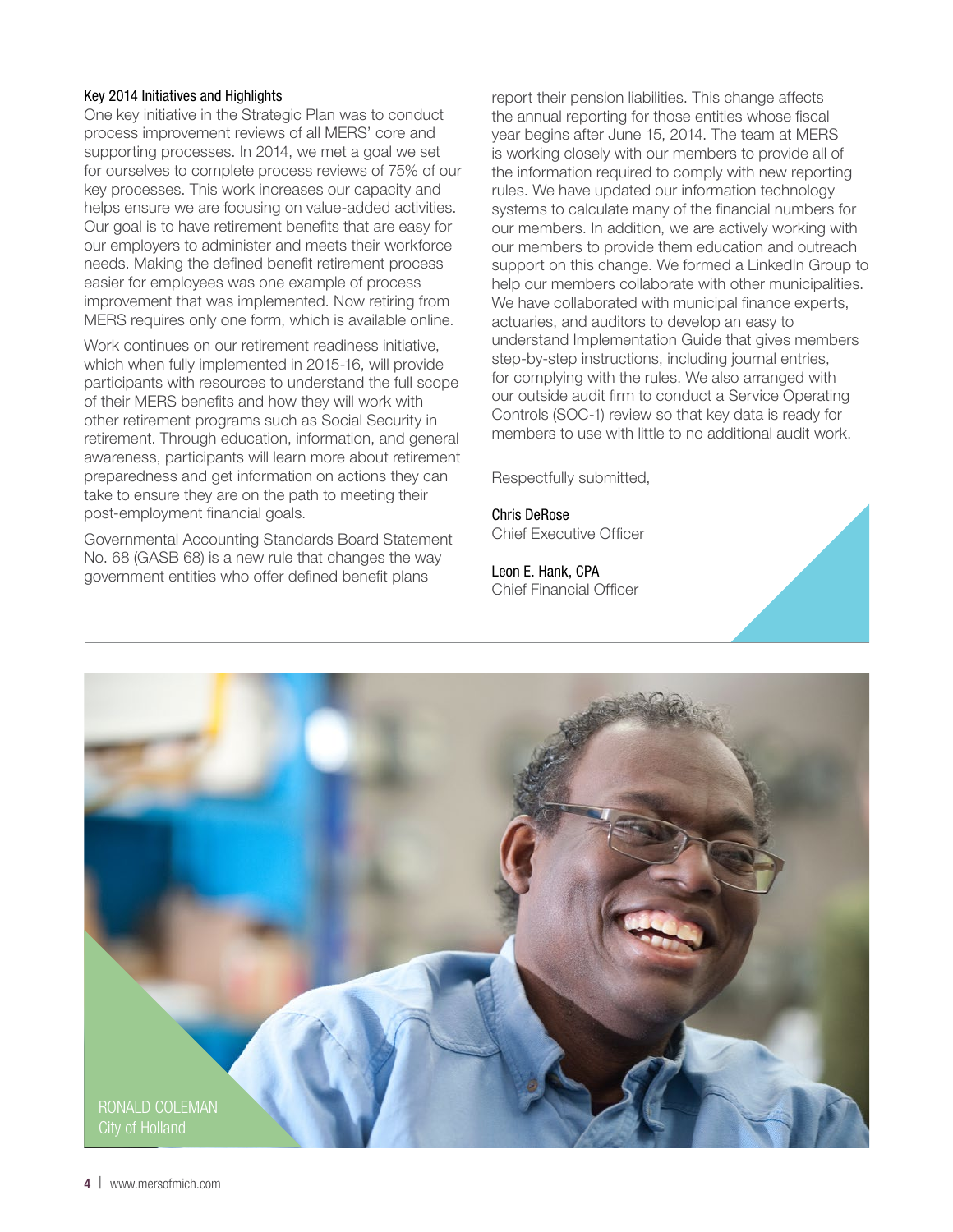## *MERS Participating Municipalities as of December 31, 2014*



## *MERS Participants as of December 31, 2014*

|                                 | Defined<br><b>Benefit</b> | <b>Defined</b><br>Contribution | <b>Hybrid</b> | <b>Health Care</b><br>Savings Program | 457     |
|---------------------------------|---------------------------|--------------------------------|---------------|---------------------------------------|---------|
| Active                          | 34.232                    | 9,091                          | 1.343         | 8.383                                 | 1,093   |
| Deferred                        | 8.617                     |                                | 101           |                                       |         |
| Retired                         | 35,391                    |                                | 20            |                                       |         |
| <b>Contributions not Vested</b> | 9.421                     |                                | 224           |                                       |         |
| Terminated                      |                           | 3,148                          |               | 2,454                                 | 106     |
| <b>Product Totals</b>           | 87,661                    | 12,239                         | 1,688         | 10,837                                | 1,199   |
|                                 |                           |                                |               |                                       |         |
| Total MERS Employment*          |                           |                                |               |                                       | 113,624 |
| Total MERS Participants**       |                           |                                |               |                                       | 107,134 |

*\* Total Employment represents the total number of accounts within MERS; individuals may be represented multiple times across categories.* 

*\*\* Total participants represents the number of unique individuals that have a liability in a program. At least one of the individual's employments fell into the following categories: Active Status, Retired Status, Terminated Status Defined Benefit vested, Terminated Status Defined Benefit not vested but has a contribution balance, Terminated Status Hybrid vested, Terminated Status Hybrid not vested but has a contribution balance, Terminated Status Defined Contribution with a contribution balance, or Terminated Status Health Care Savings Program with a contribution balance.*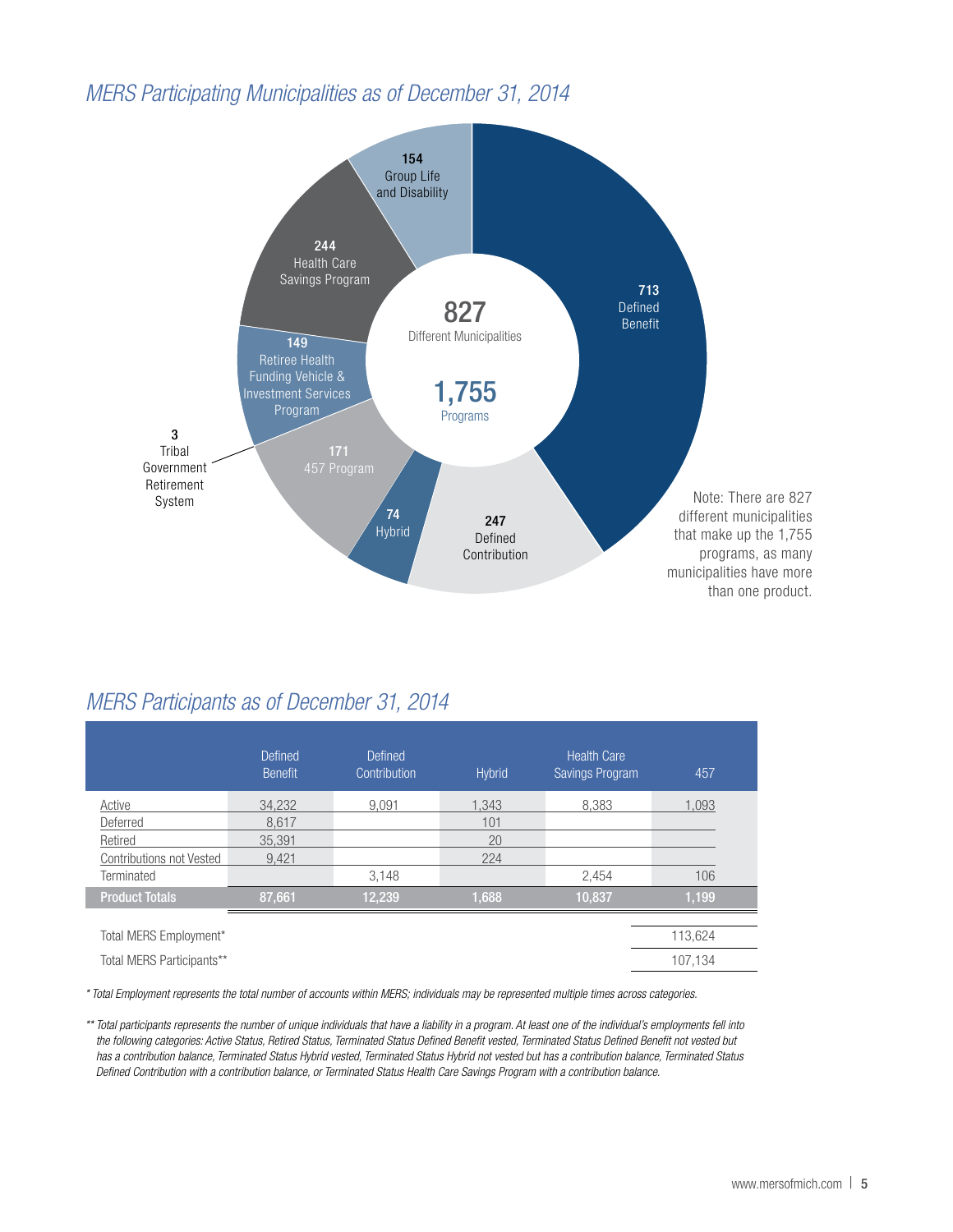# WELL-FUNDED STABILITY

MERS partners with municipalities, helping them set fiscal goals and discussing options, to find the programs and provisions that best fit the municipality's unique needs.

## *Our Plans*



# *Pooled Assets*

Each municipality's retirement plan is maintained in a separate trust, which gives our members the benefits of pooling resources for investments while maintaining the integrity and individuality of each plan.

Additionally, MERS has a successful track record of improving the financial health of our members' retirement plans, including assistance with turning around and rehabilitating plans that are struggling financially when they enter MERS.

## Pooled assets for buying power



Separate trusts to maintain each municipality's security

## Shared Services

MERS is one of the largest, most established, and most successful shared services stories in Michigan, providing administration, investment expertise, fiduciary responsibility, and oversight for benefit plans. This allows local governments to focus on core services, leaving day-to-day administration to us. Services include:

- Plan Governance
- Internal Auditor
- Legal Counsel
- Legislative Advocacy
- Administration of Benefits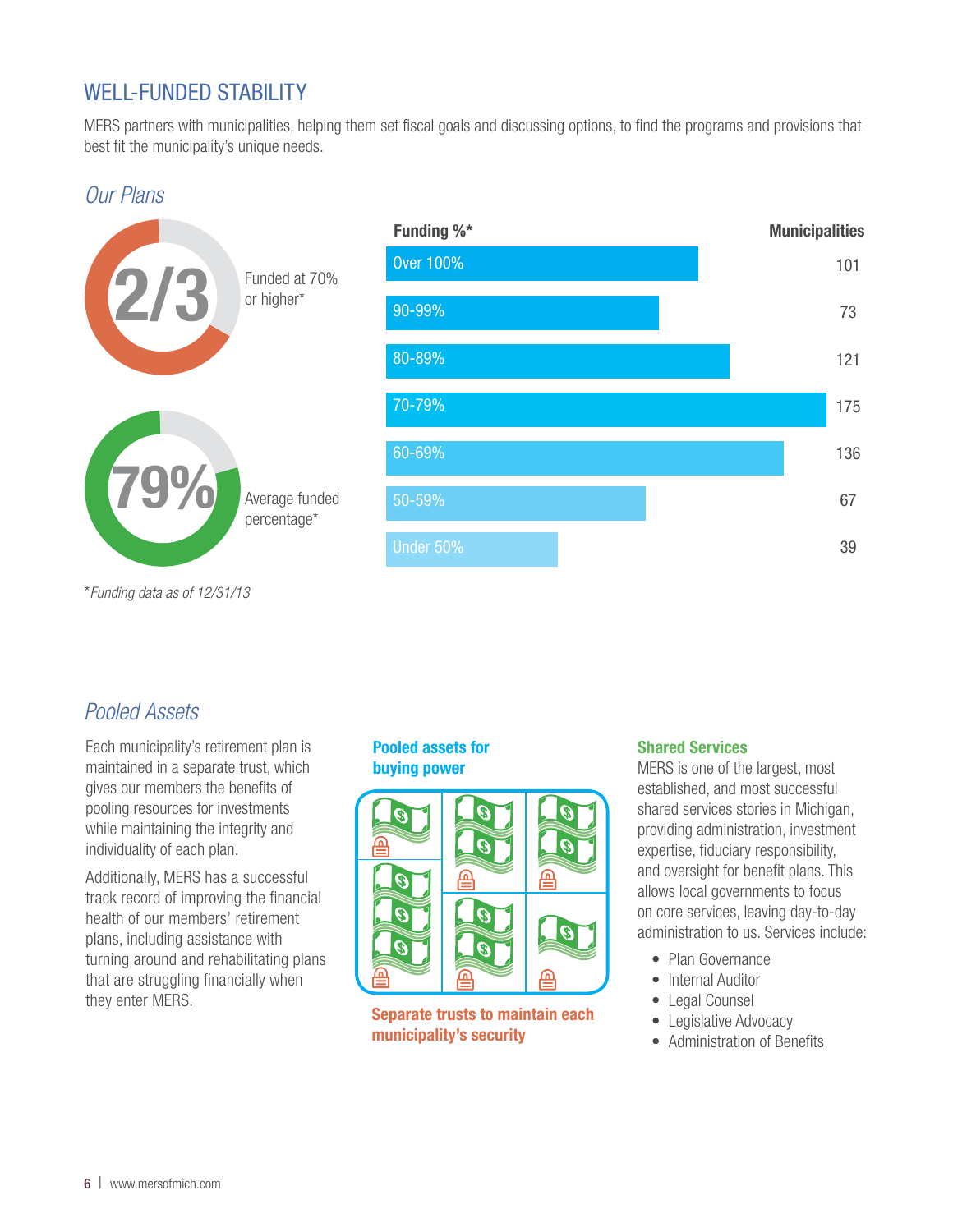# FINANCIAL HIGHLIGHTS

The following financial highlights occurred during the year ended December 31, 2014:

- Total fiduciary net position for the Defined Benefit Plan, Defined Contribution Plan, Health Care Savings Program, Retiree Health Funding Vehicle, 457 Program, and Investment Services Program increased by 7% during 2014. MERS finished the year with \$9.4 billion in net fiduciary position which is the highest asset level in MERS' history.
- Contribution revenue increased by 30% from \$636 million in 2013 to \$829 million in 2014. A majority of this increase was from a new Investment Services Program municipality bringing in new assets and Defined Benefit municipalities contributing extra voluntary contributions.
- Total annual retirement benefits and distributions paid to retirees and beneficiaries increased \$78 million to a total of \$785 million.
- Administrative expenses decreased by 11% in 2014 to \$19 million, while MERS grew significantly and brought in 130 new municipal programs. MERS has continued to decrease administrative expenses due to the growth of our pool and stronger ongoing cost-control measures.
- Investment expenses totaled \$18 million. This is an 11% decrease from 2013, primarily due to investment manager fees being renegotiated, bringing more investment work in-house and assets shifting to a pooling of investment vehicles.
- Defined Benefit investment returns saw a gain of 6.49% net of investment expenses for the year. The 30-year return of 9.17%, however, is above the target of MERS' expected investment rate of return of 8%.
- MERS' most recent actuarial valuation dated December 31, 2013, showed 470 of MERS' 712 Defined Benefit municipalities are funded 70% or better, with 101 municipalities over 100% funded.
- The difference between MERS' actuarial and market value assets remained unchanged in 2014, as the actuarial calculation is 106% of the market value of assets, the same as 106% in 2013. Total Defined Benefit Plan actuarial assets and market value of assets were valued at \$8.6 billion and \$8.1 billion respectively at December 31, 2014.

# *Comparison Statement of Fiduciary Net Position*

(Dollars in Thousands)

|                                                                                                              | Year ended<br>Dec. 31, 2014 | Year ended<br>Dec. 31, 2013 | Increase<br>(Decrease)<br>Amount | Increase<br>(Decrease)<br>Percent |
|--------------------------------------------------------------------------------------------------------------|-----------------------------|-----------------------------|----------------------------------|-----------------------------------|
| Assets                                                                                                       |                             |                             |                                  |                                   |
| Cash and Short-Term Investments                                                                              | \$<br>8.889                 | \$<br>44.752                | (35.863)<br>$\mathbb{S}$         | $(80\%)$                          |
| Receivables                                                                                                  | 930.399                     | 949.153                     | (18.754)                         | (2)                               |
| Interfund Receivables                                                                                        | 905                         | 1,480                       | (575)                            | (39)                              |
| Loans                                                                                                        | 4.396                       | 4.791                       | (395)                            | (8)                               |
| Investments, at fair value                                                                                   | 9.255.942                   | 8,648,688                   | 607.254                          | 7                                 |
| <b>Invested Securities Lending Collateral</b>                                                                | 931.640                     | 1,033,070                   | (101.430)                        | (10)                              |
| Other Assets/Prepaids                                                                                        | 579                         | 515                         | 64                               | 12                                |
| <b>Net Capital Assets</b>                                                                                    | 13,732                      | 14.403                      | (671)                            | (5)                               |
| <b>Total Assets</b>                                                                                          | 11,146,482                  | 10,696,852                  | 449,630                          | 4                                 |
| Liabilities                                                                                                  |                             |                             |                                  |                                   |
| Purchase of Investments                                                                                      | 846.492                     | 878.653                     | (32.161)                         | (4)                               |
| <b>Securities Lending Collateral</b>                                                                         | 932.575                     | 1.034.384                   | (101, 809)                       | (10)                              |
| Administrative/Investment Costs/Reserves                                                                     | 10,737                      | 17,574                      | (6,837)                          | (39)                              |
| Interfund Payables                                                                                           | 905                         | 1,480                       | (575)                            | (39)                              |
| <b>Total Liabilities</b>                                                                                     | 1,790,709                   | 1,932,091                   | (141, 382)                       | (7)                               |
| Net Position-Restricted for Pension<br>and Health Benefits and Investment<br><b>Accounts Held for Others</b> | \$9,355,773                 | \$8,764,761                 | \$591,012                        | 7%                                |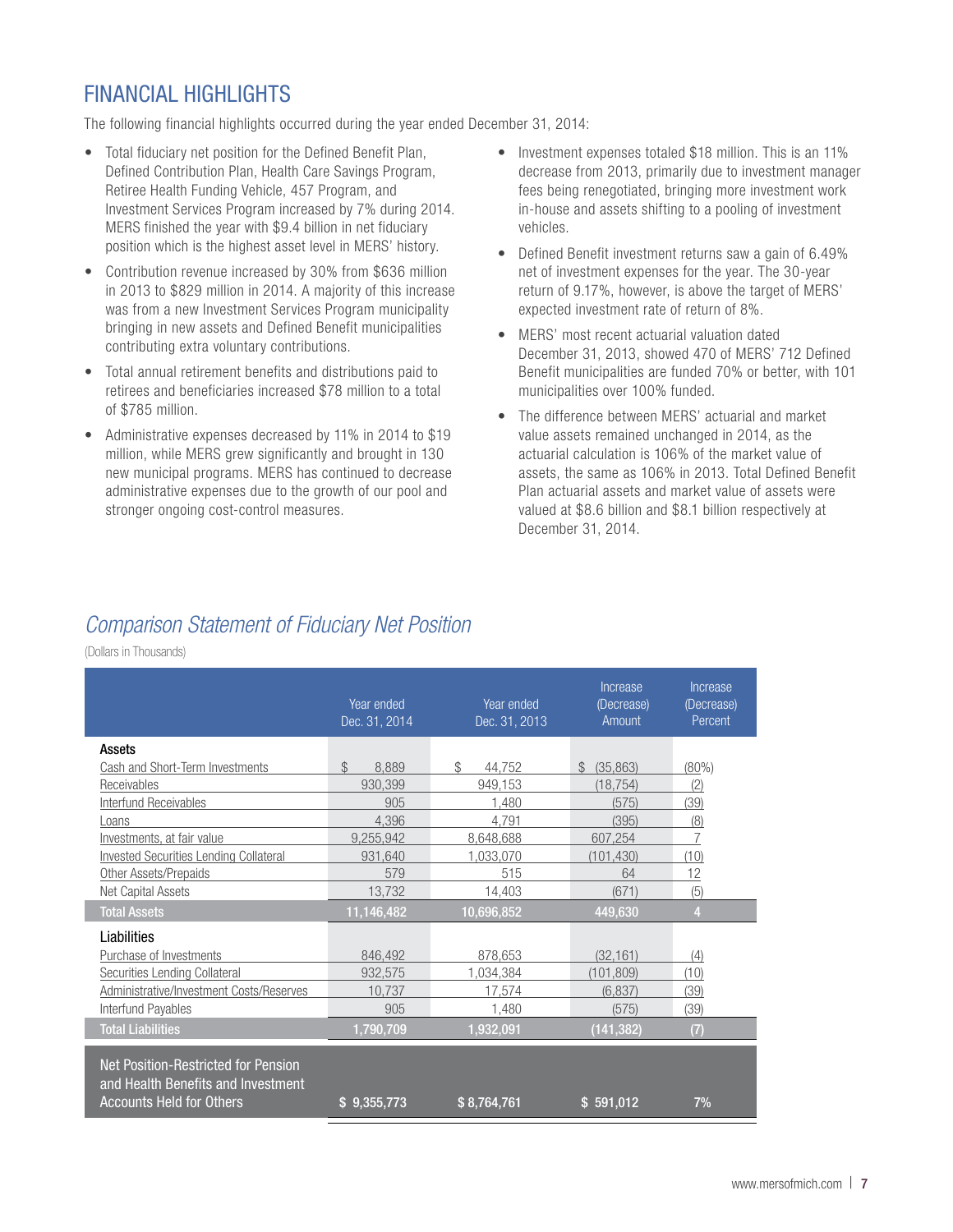# CERTIFICATE OF ACHIEVEMENT FOR EXCELLENCE IN FINANCIAL REPORTING





MERS received the Award for Outstanding Achievement in Popular Annual Financial Reporting from the Government Finance Officers Association for the December 31, 2013 Summary Annual Financial Report. This marks the 11th consecutive year MERS has received this honor.



# *Comparison Statement of Changes in Fiduciary Net Position*

(Dollars in Thousands)

|                                                                                                              | Year ended<br>Dec. 31, 2014 | Year ended<br>Dec. 31, 2013 | Increase<br>(Decrease)<br>Amount | Increase<br>(Decrease)<br>Percent |
|--------------------------------------------------------------------------------------------------------------|-----------------------------|-----------------------------|----------------------------------|-----------------------------------|
| <b>Additions</b>                                                                                             |                             |                             |                                  |                                   |
| Contributions                                                                                                | 829,125<br>$\mathcal{S}$    | \$.<br>635,983              | 193.142<br>$\mathcal{S}$         | 30%                               |
| <b>Investment Net Income Investing Activities</b>                                                            | 558,337                     | 1,117,469                   | (559, 132)                       | (50)                              |
| Investment Net Income-Securities Lending                                                                     | 6,318                       | 5,074                       | 1.244                            | 25                                |
| Miscellaneous Income                                                                                         | 1,801                       | 121                         | 1,680                            | 1,388                             |
| <b>Total Additions</b>                                                                                       | 1,395,581                   | 1,758,647                   | (363,066)                        | (21)                              |
| <b>Deductions</b>                                                                                            |                             |                             |                                  |                                   |
| Benefits and Withdrawals                                                                                     | 784.649                     | 706.270                     | 78.379                           | 11                                |
| Miscellaneous Expenses                                                                                       | 18                          | 71                          | (53)                             | (75)                              |
| <b>Transfers and Forfeitures</b>                                                                             | 469                         | 626                         | (157)                            | (25)                              |
| Administrative Expense                                                                                       | 19,433                      | 21,912                      | (2, 479)                         | (11)                              |
| <b>Total Deductions</b>                                                                                      | 804,569                     | 728,879                     | 75,690                           | 10                                |
| Net Increase/Decrease                                                                                        | 591,012                     | 1,029,768                   | (438, 756)                       | (43)                              |
| Net Position-Restricted for Pension and<br><b>Health Benefits and Investment Accounts</b><br>Held for Others |                             |                             |                                  |                                   |
| Balance Beginning of Year                                                                                    | 8,764,761                   | 7,734,993                   | 1,029,768                        | 13                                |
| <b>Balance End of Year</b>                                                                                   | \$9,355,773                 | \$8,764,761                 | \$591,012                        | 7%                                |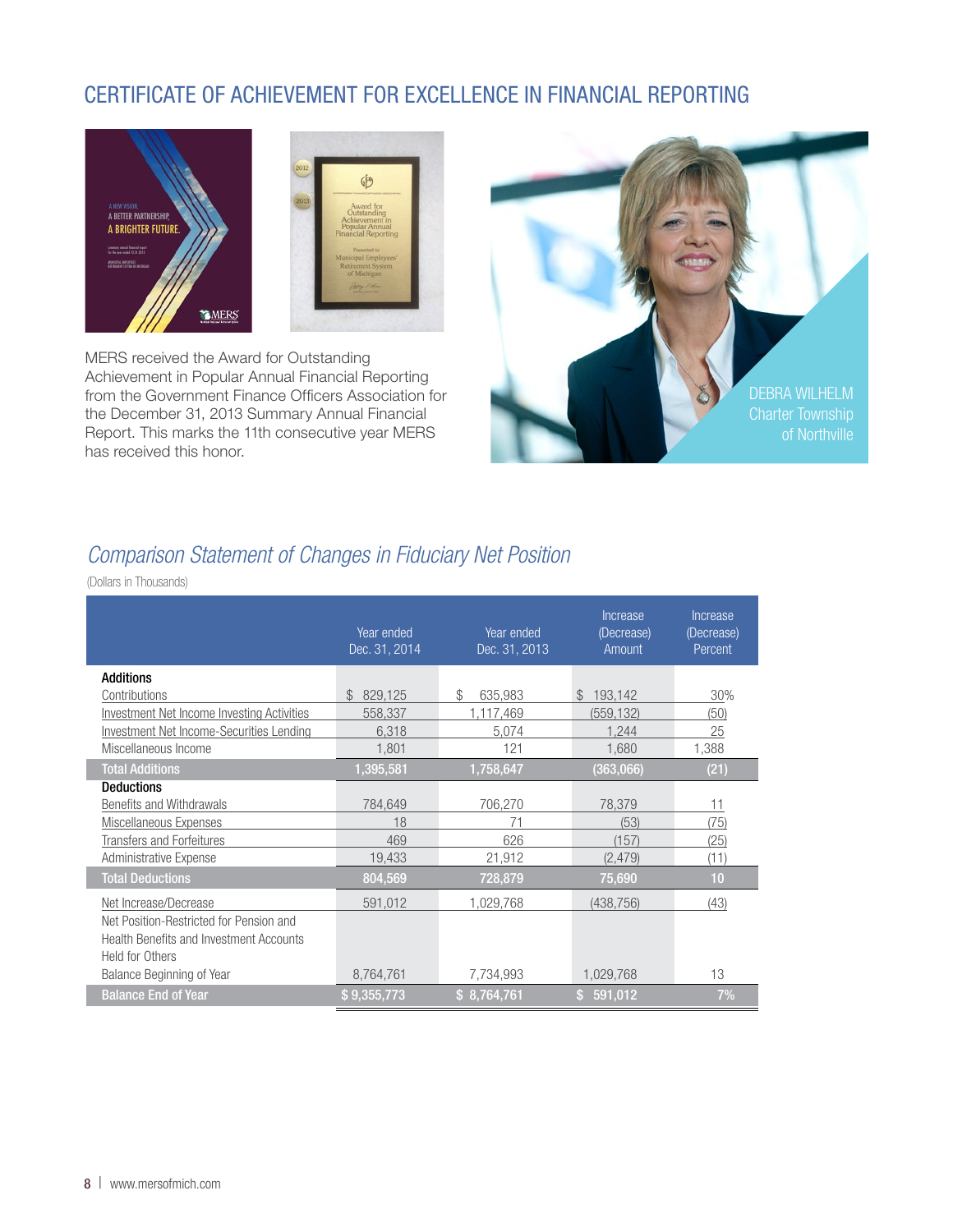# INVESTMENT HIGHLIGHTS

- The MERS Total Market Fund return for 2014 was 6.68% gross of investment fees (6.49% after investment expenses).
- 2014 marked the implementation of a new asset allocation for the portfolio. The broader main asset classes allow MERS to strategically navigate the markets while tactically allocating amongst sub-asset classes.
- At the broad asset class level, absolute returns gross of investment fees for the year were as follows:

| Global Equity           | 7.15% |
|-------------------------|-------|
| Global Fixed Income     | 4.16% |
| Real Assets             | 8.07% |
| Diversifying Strategies | 7.50% |

## *Asset Allocation*

The portfolio's asset allocation is the single most important determinant of achieving the stated investment goals. MERS' Office of Investments conducts a full asset allocation study every three years to assess portfolio construction and strategy. MERS adopts and implements an asset allocation policy that is predicated on a number of factors, including:

- A projection of actuarial assets, liabilities and benefit payments, and the cost of contributions;
- Historical and expected long-term capital market risk and returns for each asset class;
- Expected correlations of returns among various asset classes;
- An assessment of future economic conditions, including inflation and interest rate levels;
- Various risk/return scenarios; and
- Liquidity requirements.



## INVESTING IN RETIREMENT



Law and Regulation MERS must follow Michigan state law and prudent standards of diligence. We maintain strict oversight and management. Our assets are invested in accordance with the Public

PERSIA

Employee Retirement System Investment Act (PERSIA). MERS conducts quarterly compliance reviews.



**Performance** 

MERS consistently outperforms its benchmarks and market averages, with a prudent, long-term approach designed to provide downside protection and upside market participation.



For more than 20 years, approximately 2 out of every 3 dollars from MERS' retirement benefits have come from Investment earnings, not taxpayer dollars. Investing your assets into a total asset allocation portfolio means that administrative and investment costs are shared

and affordable.

Investment Earnings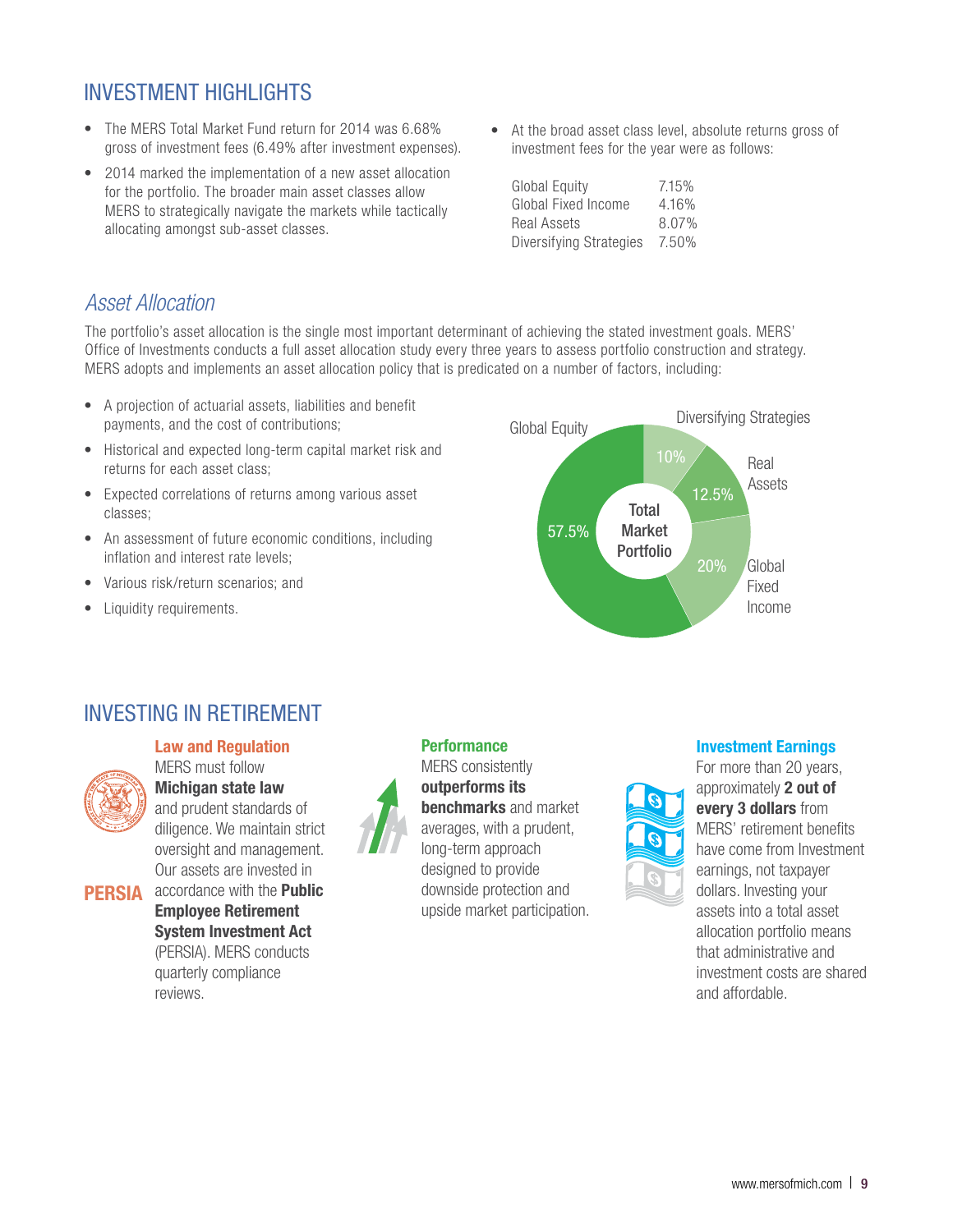# A TRACK RECORD OF SUCCESS

MERS is dedicated to providing our municipalities with excellent returns at affordable costs, while protecting the pensions and assets of our many members.

## *Investment History*

## MERS Long-Term Investment Returns

October 1975 – December 2014 Not annualized if less than 1 year



*All rates are shown as gross of fees*



*We stress to our*<br> *new employees t*<br> *it's never too ear*<br> *and it's never too new employees that it's never too early and it's never too late to start saving for retirement. MERS makes it easy for them to do this by providing many great tools to be able to save for the future.* s to<br>for<br>??

## Year-by-Year Returns

| Year | <b>Gross Rate of Return</b> |
|------|-----------------------------|
| 2014 | 6.68%                       |
| 2013 | 15.00                       |
| 2012 | 11.39                       |
| 2011 | 2.29                        |
| 2010 | 14.43                       |
| 2009 | 17.31                       |
| 2008 | (24.81)                     |
| 2007 | 8.58                        |
| 2006 | 13.62                       |
| 2005 | 6.62                        |
| 2004 | 14.91                       |
| 2003 | 24.70                       |
| 2002 | (8.34)                      |
| 2001 | (1.92)                      |
| 2000 | (2.76)                      |
| 1999 | 16.99                       |
| 1998 | 14.18                       |
| 1997 | 14.44                       |
| 1996 | 12.69                       |
| 1995 | 23.95                       |
| 1994 | 0.52                        |
| 1993 | 9.67                        |
| 1992 | 8.05                        |
| 1991 | 22.14                       |
| 1990 | 2.94                        |
| 1989 | 19.10                       |
| 1988 | 11.20                       |
| 1987 | 5.51                        |
| 1986 | 13.55                       |
| 1985 | 24.33                       |
| 1984 | 4.50                        |
| 1983 | 21.50                       |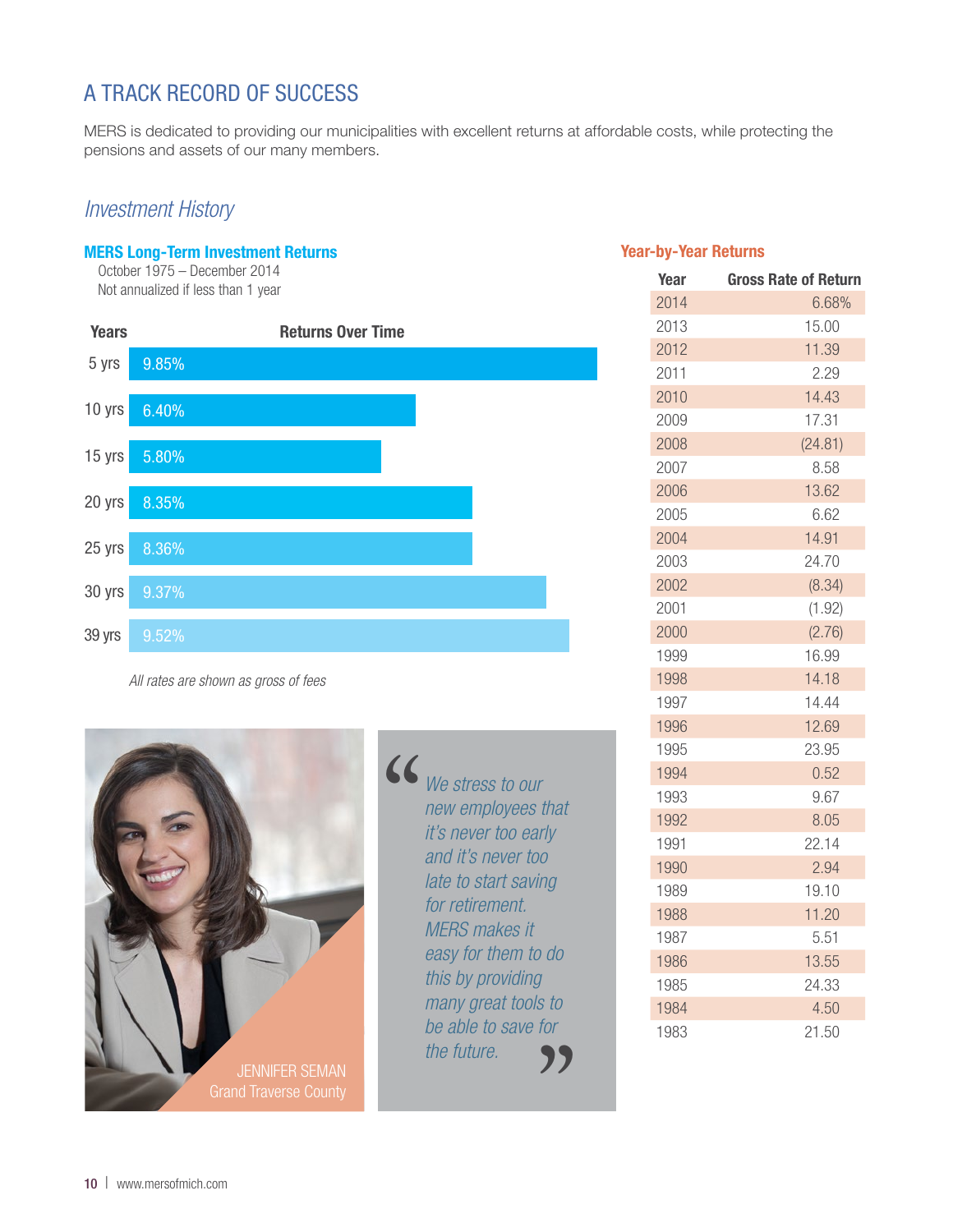# READYING MICHIGAN FOR RETIREMENT

We are dedicated to helping employers and participants understand their MERS plans and resources to find answers they need to prepare for retirement.



## Online Resources

myMERS offers participants up-to-the-minute account information, online calculators, and other resources to help stay on the right retirement track.



## MERS Events and Seminars

The MERS Regional Teams hold quarterly meetings at convenient locations throughout the state. *Pizza & Planning* events are free and open to all MERS' participants and their beneficiaries. *Morning Breaks with MERS* focus on employer and administrative topics.



## On-site Education

**C**<br> **C**<br>
We are available to hold group presentations, attend benefit fairs, and hold one-on-one meetings for all MERS programs.

## Retirement Readiness

Individualized retirement readiness reports will be sent to participants, offering a comprehensive view of how the MERS benefits can work with other retirement income – and whether they're on track to meet their retirement goals.



#### Publications, Statements, and News

MERS provides employers and participants with a variety of publications and resources about their retirement plan.

## MERS Service Center

The MERS Service Center offers, knowledgeable, over-the-phone assistance for a wide variety of benefit questions, including support with participant online account information. The Service Center is available weekdays at 800.767.MERS (6377).